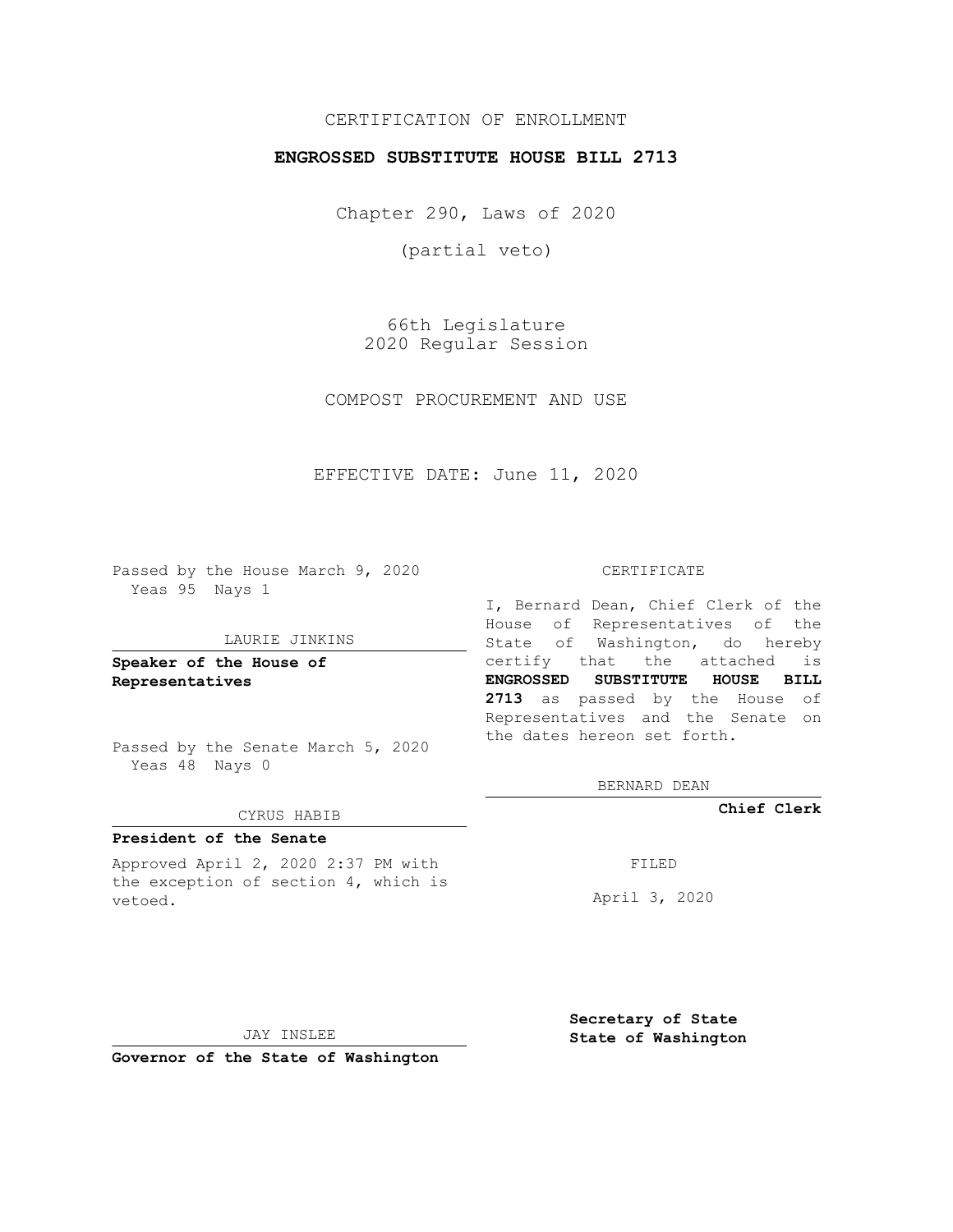### **ENGROSSED SUBSTITUTE HOUSE BILL 2713**

AS AMENDED BY THE SENATE

Passed Legislature - 2020 Regular Session

# **State of Washington 66th Legislature 2020 Regular Session**

By House State Government & Tribal Relations (originally sponsored by Representatives Walen, Chandler, Springer, Kretz, Fitzgibbon, Blake, Doglio, Davis, Ramel, Goodman, and Pollet)

READ FIRST TIME 02/07/20.

1 AN ACT Relating to encouraging compost procurement and use; 2 adding new sections to chapter 43.19A RCW; creating new sections; and 3 providing an expiration date.

4 BE IT ENACTED BY THE LEGISLATURE OF THE STATE OF WASHINGTON:

 NEW SECTION. **Sec. 1.** The legislature finds and declares that local compost manufacturing plays a critical role in our state's solid waste infrastructure. Composting benefits Washington agencies, counties, cities, businesses, and residents by diverting hundreds of thousands of tons of organic waste from landfills, reducing solid waste costs, and lowering carbon emissions. The legislature finds that a growing number of local governments are recognizing the benefits of composting programs and offering compost collection to their residents and businesses. The diversion of food waste from landfills to compost processors remains critical for state and local governments to meet their ambitious diversion goals.

 The legislature also finds that composting is a strong carbon reduction industry for Washington, as the application of compost to soil systems permits increased carbon sequestration. Compost can also replace synthetic chemical fertilizer, prevent topsoil erosion, and filter stormwater on green infrastructure projects such as rain 21 gardens and retention ponds.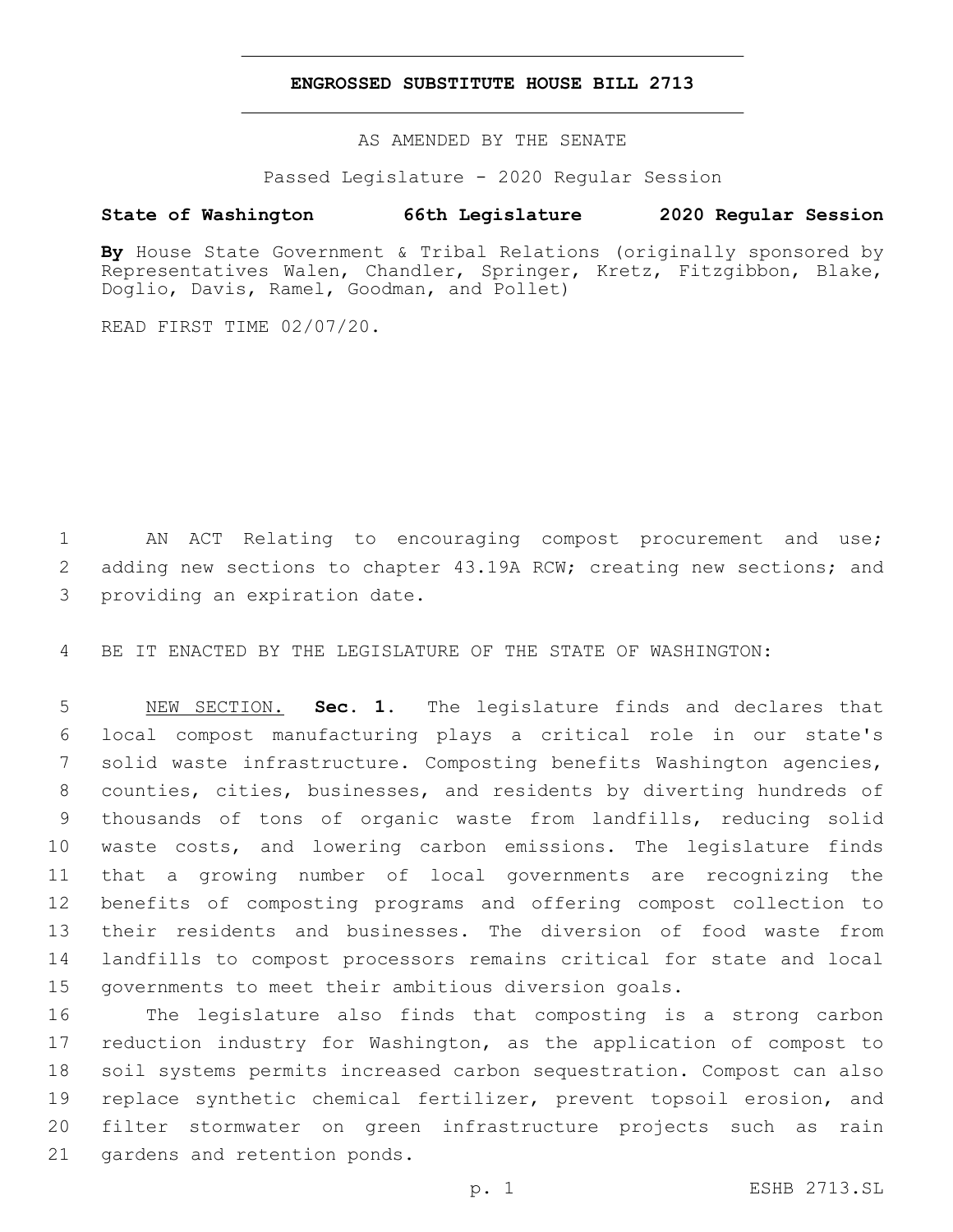The legislature declares that state and local governments should lead by example by purchasing and using local compost that meets state standards and by encouraging farming operations to do so as well.4

 NEW SECTION. **Sec. 2.** A new section is added to chapter 43.19A 6 RCW to read as follows:

 (1) When planning government-funded projects or soliciting and reviewing bids for such projects, all state agencies and local governments shall consider whether compost products can be utilized 10 in the project.

 (2) If compost products can be utilized in the project, the state agency or local government must use compost products, except as 13 follows:

 (a) A state agency or local government is not required to use 15 compost products if:

 (i) Compost products are not available within a reasonable period 17 of time;

 (ii) Compost products that are available do not comply with 19 existing purchasing standards;

 (iii) Compost products that are available do not comply with 21 federal or state health, quality, and safety standards; and

 (iv) Compost purchase prices are not reasonable or competitive; 23 and

 (b) A state agency is also not required to use compost products 25 in a project if:

(i) The total cost of using compost is financially prohibitive;

 (ii) Application of compost will have detrimental impacts on the physical characteristics and nutrient condition of the soil as it is 29 used for a specific crop;

 (iii) The project consists of growing trees in a greenhouse 31 setting, including seed orchard greenhouses; or

 (iv) The compost products that are available have not been certified as being free of crop-specific pests and pathogens, including pests and pathogens that could result in the denial of 35 phytosanitary permits for shipping seedlings.

 (3) Before the transportation or application of compost products under this section, composting facilities, state agencies, and local governments must ensure compliance with department of agriculture pest control regulations provided in chapter 16-470 WAC.

p. 2 ESHB 2713.SL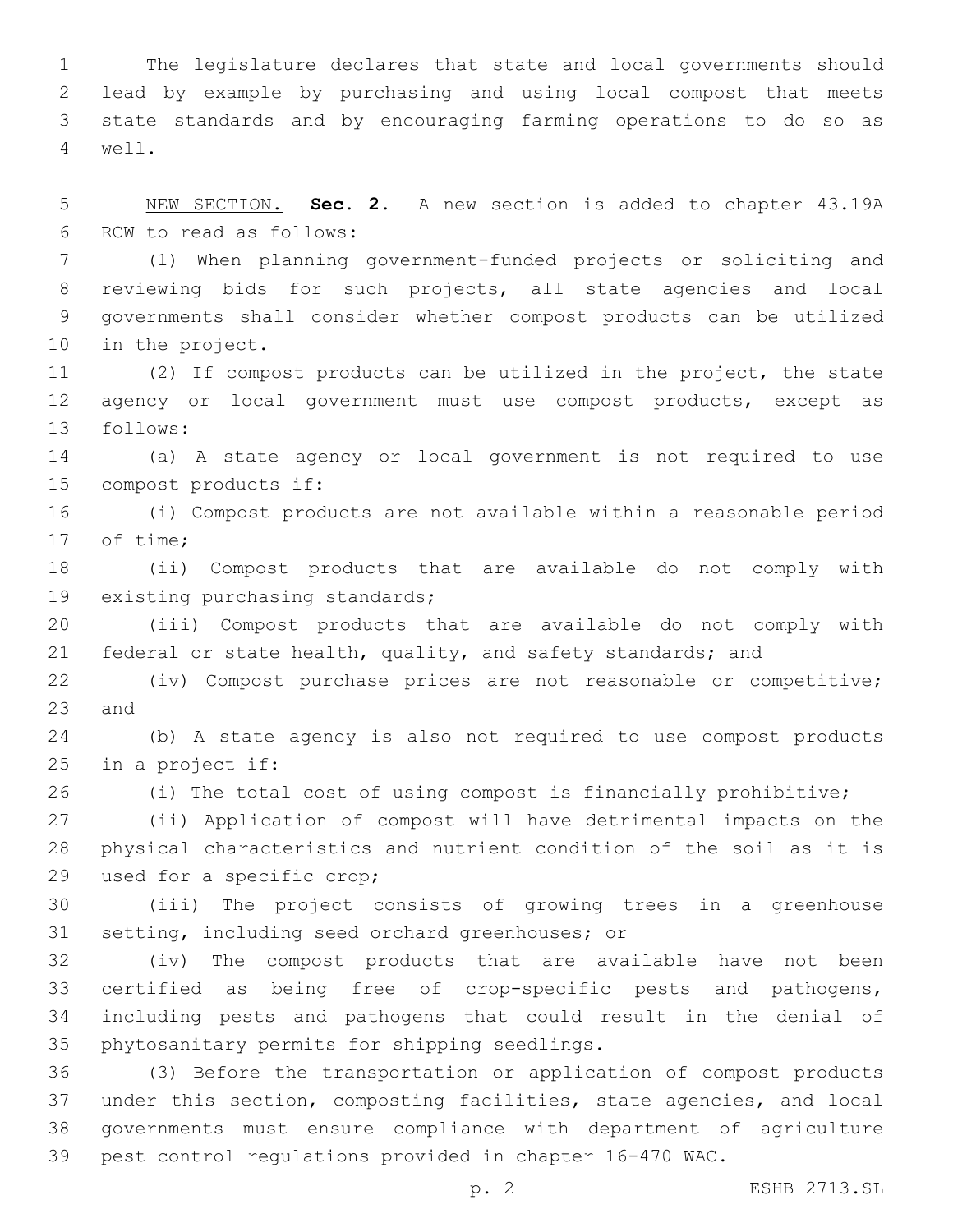(4) State agencies and local governments are encouraged to give priority to purchasing compost products from companies that produce compost products locally, are certified by a nationally recognized organization, and produce compost products that are derived from municipal solid waste compost programs and meet quality standards adopted by rule by the department of ecology.6

 NEW SECTION. **Sec. 3.** A new section is added to chapter 43.19A 8 RCW to read as follows:

 (1) Each local government that provides a residential composting service is encouraged to enter into a purchasing agreement with its compost processor to buy back finished compost products for use in government projects or on government land. The local government is encouraged to purchase an amount of finished compost product that is equal to or greater than fifty percent of the amount of organic residuals it delivered to the compost processor. Local governments may enter into collective purchasing agreements if doing so is more cost-effective or efficient. The compost processor should offer a purchase price that is reasonable and competitive for the specific 19 market.

 (2) When purchasing compost products for use in government projects or on government-owned land, local governments are encouraged to purchase compost with at least eight percent food waste, or an amount of food waste that is commensurate with that in the local jurisdiction's curbside collection program.

 *\*NEW SECTION. Sec. 4. (1) Subject to amounts appropriated for this specific purpose, the department of agriculture must establish and implement a three-year compost reimbursement pilot program to reimburse farming operations in the state for purchasing and using compost products from facilities with solid waste handling permits, including transportation, equipment, spreading, and labor costs. The grant reimbursements under the pilot program will begin January 1, 2021, and conclude December 31, 2023. For purposes of this program, "farming operation" means: A commercial agricultural, silvicultural, or aquacultural facility or pursuit, including the care and production of livestock and livestock products, poultry and poultry products, apiary products, and plant and animal production for nonfood uses; the planting, cultivating, harvesting, and processing*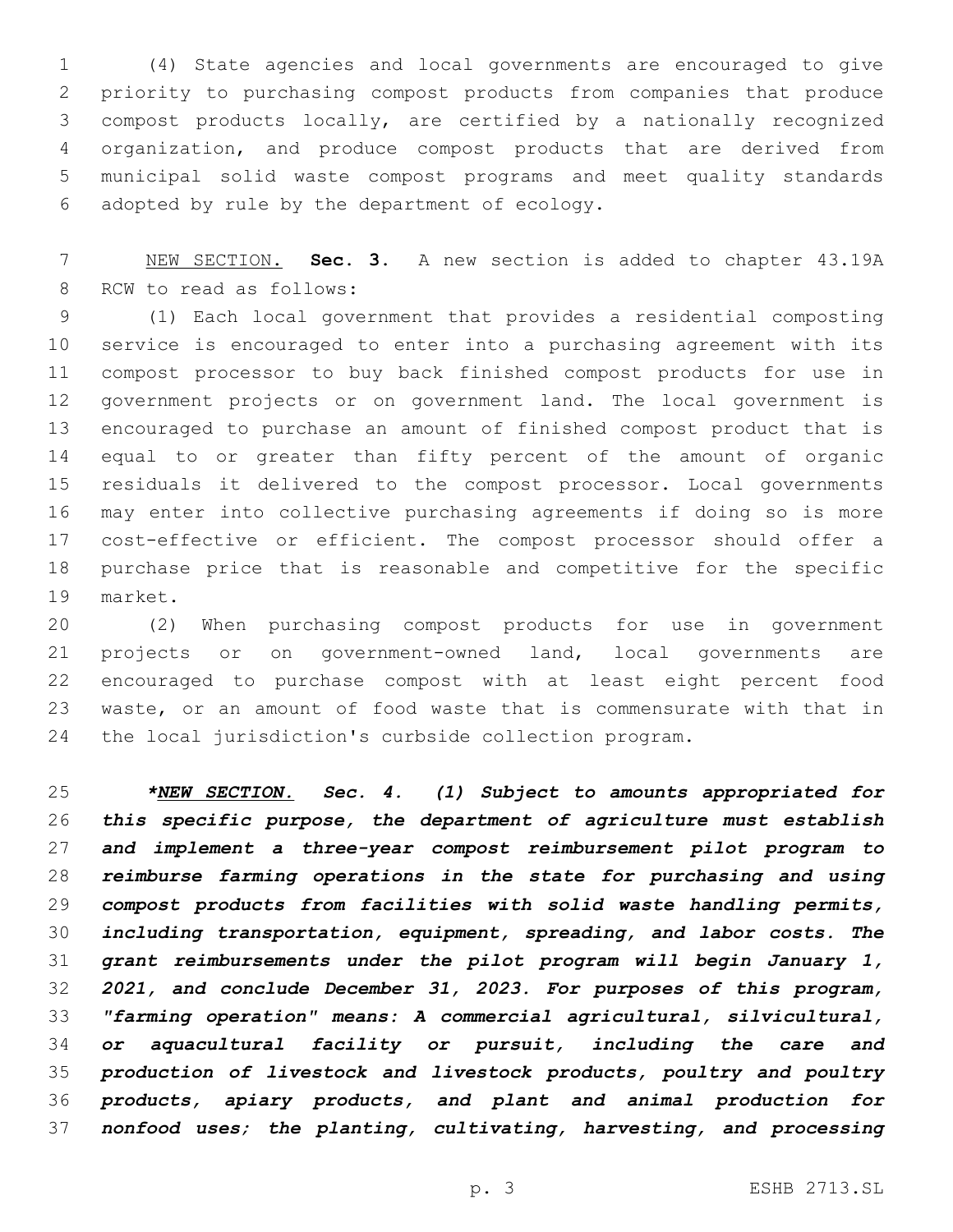*of crops; and the farming or ranching of any plant or animal species in a controlled salt, brackish, or freshwater environment.*

 *(2) To be eligible to participate in the reimbursement pilot program, a farming operation must complete an eligibility review with the department of agriculture prior to transporting or applying any compost products for which reimbursement will be sought under this section. The purpose of the review is for the department of agriculture to ensure that the proposed transport and application of compost products is consistent with the department's agricultural pest control rules in chapter 16-470 WAC. A farming operation must also verify that soil sampling will be allowed as necessary to establish a baseline of soil quality and carbon storage and for subsequent department of agriculture evaluations to assist the department's reporting requirements under subsection (9) of this section.*

 *(3) The department of agriculture must create a form for eligible farming operations to apply for cost reimbursement. All applications for cost reimbursement must be submitted on the form along with documentation of the costs of purchasing and using compost products for which the applicant is requesting reimbursement. The department of agriculture may request that an applicant provide information to verify the source, size, sale weight, or amount of compost products purchased and the cost of transportation, equipment, spreading, and labor. The applicant must also declare that it is not seeking reimbursement for:*

*(a) Its own compost products;*

 *(b) Compost products that it has transferred, or intends to transfer, to another individual or entity, whether or not for compensation; or*

 *(c) Compost products that were not purchased from a facility with a solid waste handling permit.*

 *(4) A farming operation may submit only one application per year for purchases made and usage costs incurred during the fiscal year that begins on July 1st and ends on June 30th of each year in which the pilot program is in effect. Applications for reimbursement must be filed before the end of the fiscal year in which purchases were made and usage costs incurred.*

 *(5) The department of agriculture must distribute reimbursement funds, subject to the following limitations:*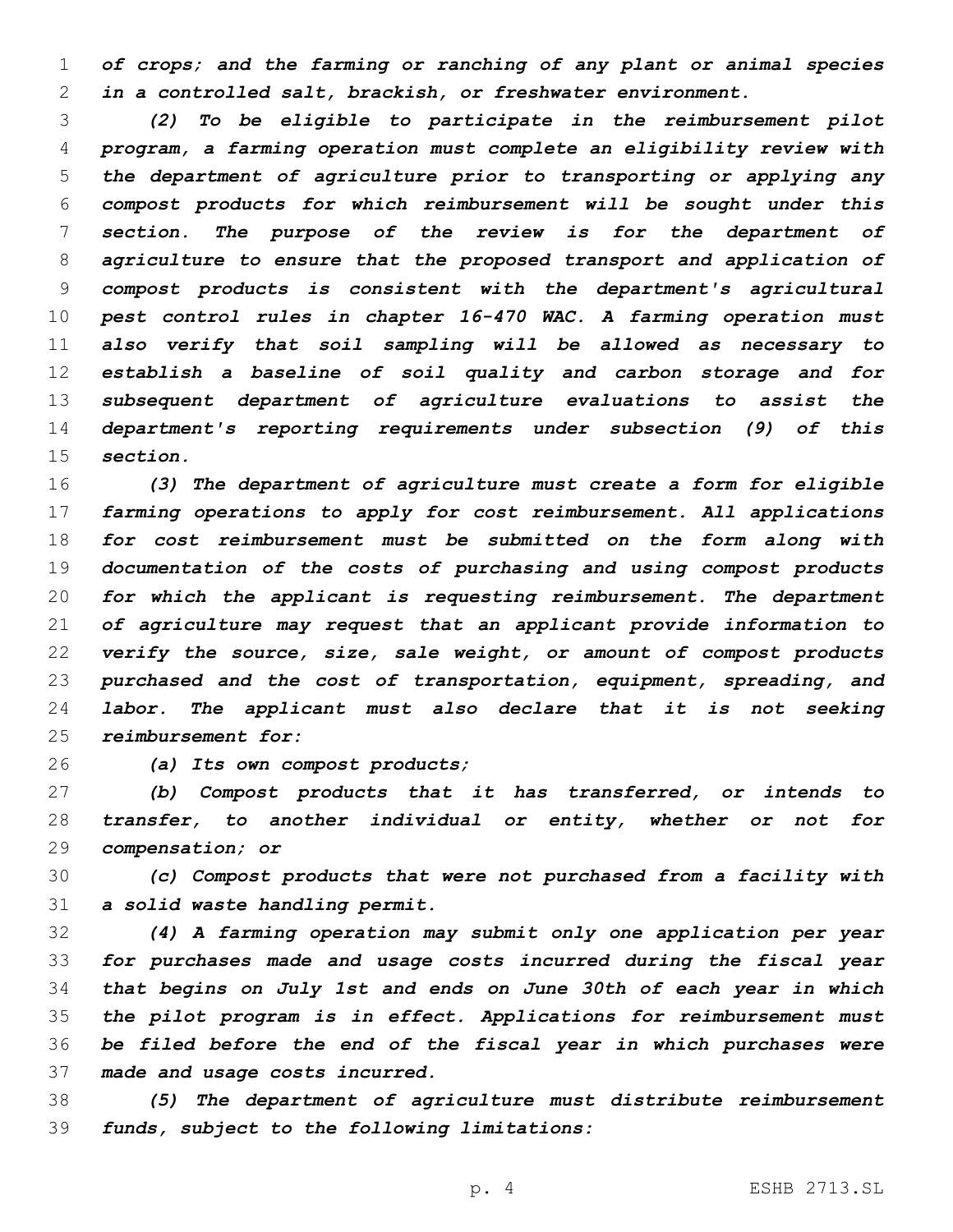*(a) The department of agriculture must distribute reimbursements in a manner that prioritizes small farming operations as measured by acreage;*

 *(b) No farming operation may receive reimbursement if it was not found eligible for reimbursement by the department of agriculture prior to transport or use under subsection (2) of this section;*

 *(c) No farming operation may receive reimbursement for more than fifty percent of the costs it incurs for the purchase and use of compost products, including transportation, equipment, spreading, and labor costs;*

 *(d) No farming operation may receive more than ten thousand dollars per year;*

 *(e) No farming operation may receive reimbursement for its own compost products or compost products that it has transferred, or intends to transfer, to another individual or entity, whether or not for compensation; and*

 *(f) No farming operation may receive reimbursement for compost products that were not purchased from a facility with a solid waste handling permit.*

 *(6) The applicant shall indemnify and hold harmless the state and its officers, agents, and employees from all claims arising out of or resulting from the compost products purchased that are subject to the compost reimbursement pilot program under this section.*

 *(7) There is established within the department of agriculture a compost reimbursement pilot program manager position. The compost reimbursement pilot program manager must possess knowledge and expertise in the area of program management necessary to carry out the duties of the position, which are to:*

 *(a) Facilitate the division and distribution of available costs for reimbursement; and*

 *(b) Manage the day-to-day coordination of the compost reimbursement pilot program.*

 *(8) Any action taken by the department of agriculture pursuant to this section is exempt from the rule-making requirements of chapter 34.05 RCW.*

 *(9) The department of agriculture must submit an annual report to the appropriate committees of the legislature by January 15th of each year of the program, with a final report due January 15, 2024. The report must include:*